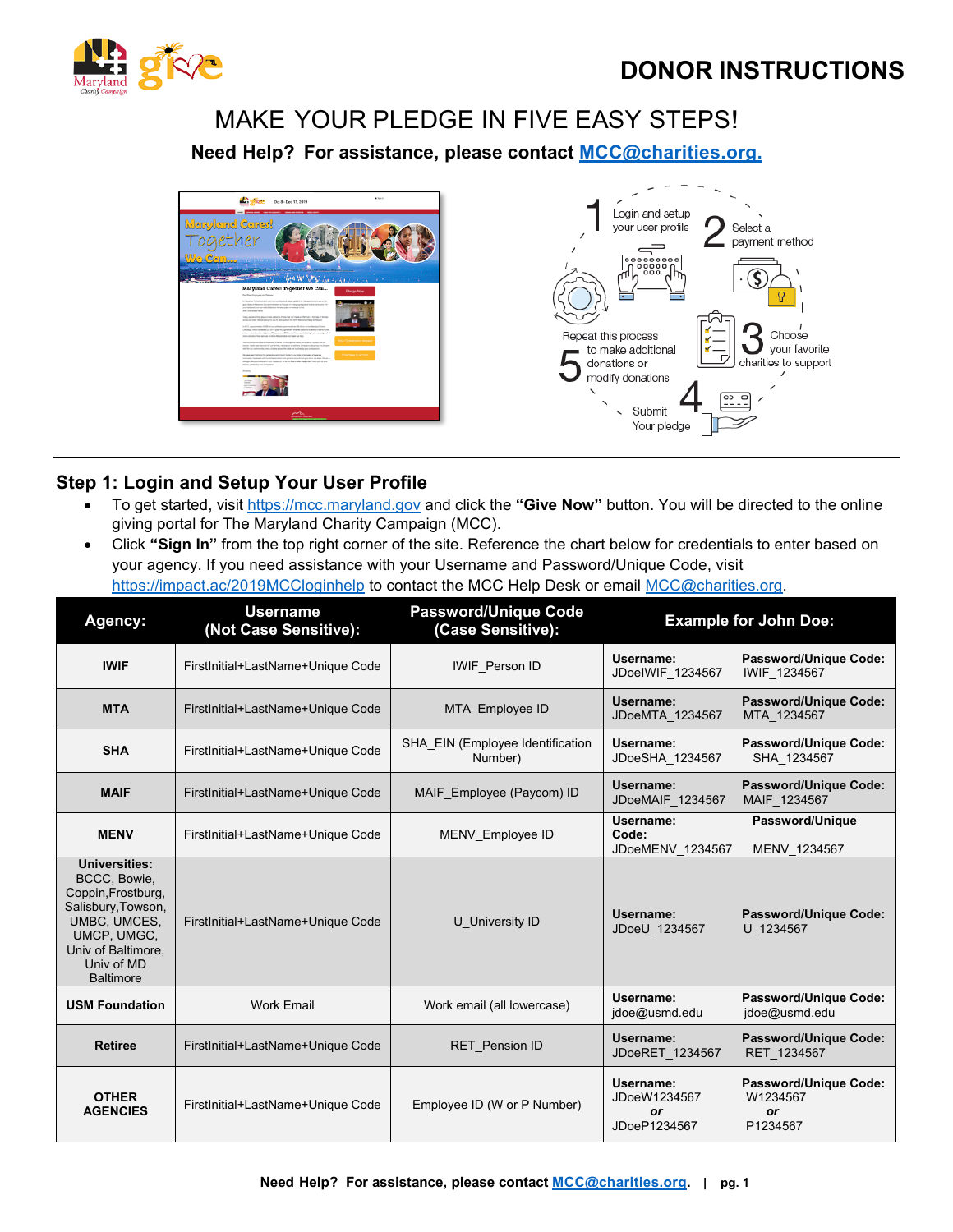# **DONOR INSTRUCTIONS**



- Once you are logged in, your username will display in the upper right corner of the screen.
- Click **"Pledge Now"** to start the pledge process.

#### **Donors** *WITH* **Giving History:**

If you participated in the MCC in 2018, your pledge history has already been loaded into the giving site. If you would like to support a new nonprofit this year, then you can select the "**Start a New Gift and Designations**" option. Alternatively, you can easily renew (or edit) your gift from last year by clicking **"Renew a Gift from Last Year"** to proceed.

If you choose to renew a gift, on the next screen you will have the option to keep your donation at the same dollar amount as 2018 or edit the amount. Once you have made your gift selections, click **"Continue"** to complete your transaction.

Whether you renew a gift from last year or start a brand new gift this year, you will next be asked to **"Edit your profile."** Information you enter will be provided to the nonprofits you support through this campaign so they can acknowledge your gift upon your request.

Select **"Continue"** when you have finished updating your contact information.

**Note**: If any prior year donations are not reflected in your giving history, it may be due to one of the following reasons:

- a. Donations by check are not reflected in pledge history, as they are not renewable donations. Please start a new paper pledge donation to donate by check.
- b. Prior donations to a charity that is not eligible in the current campaign year is not included in pledge history as these donations are not renewable. Charities that are not listed may not have applied or may not be eligible to participate.

To obtain pledge history, please contact Donor Support Services by any of the following methods:

**Option 1** = Email: MCC@charities.org

**Option 2** = Phone: (800) 458-9505, dial "1" when prompted **Option 3** = Live Chat and Donor Support Services Portal: [www.charities.org/support](http://www.charities.org/support)

#### **Donors** *WITHOUT* **Giving History:**

After clicking **"Pledge Now"** from the landing page, you will be asked to **"Edit your profile."** If you opt in at the end of the giving process, information you enter will be provided to the nonprofits you support through this campaign so they can acknowledge your gift.

Select **"Continue"** when you have finished updating your contact information.

| Choose your gift options                                                                                                                                                                                                                                 | Your pledge so far:                                                                          |                                     |  |  |  |  |
|----------------------------------------------------------------------------------------------------------------------------------------------------------------------------------------------------------------------------------------------------------|----------------------------------------------------------------------------------------------|-------------------------------------|--|--|--|--|
| Select one of the following to give:                                                                                                                                                                                                                     |                                                                                              |                                     |  |  |  |  |
| Renew a Gift<br>Start a New<br>from Last<br>Gift and<br>Designations<br>Year                                                                                                                                                                             |                                                                                              |                                     |  |  |  |  |
| Choose your gift options                                                                                                                                                                                                                                 | Your pledge so far:                                                                          |                                     |  |  |  |  |
| Select one of the following to give:<br><b>Renew a Gift</b><br>Start a New<br>from Last<br>Gift and<br>/aar<br>Designations                                                                                                                              |                                                                                              | \$25.00<br><b>TOTAL ANNUAL GIFT</b> |  |  |  |  |
| Please select the gift from last year you want to renew. Only<br>renewable donations will be shown. This may not reflect full<br>donation history. For additional information, please contact<br>America's Charities using one of the following options: | Payment Methods:<br>\$25.00<br>\$.<br>CREDIT CARD<br>\$25.00 x 1<br>Designations:<br>\$25.00 |                                     |  |  |  |  |
| ANIMAL RESCUE, INC. - DC.<br>Option 1 = Email: MCC@charities.org<br>Option $2$ = Phone: (800) 458-9505, dial "1" when prompted<br>Option 3 = Live Chat and Donor Support Services Portal:<br>www.charities.org/support<br>2018 Gift 1: \$25,00           |                                                                                              |                                     |  |  |  |  |
| <b>PAYMENT TYPES:</b>                                                                                                                                                                                                                                    |                                                                                              |                                     |  |  |  |  |
| Credit Card \$25.00                                                                                                                                                                                                                                      | <b>Renew and increase</b><br>this gift by                                                    |                                     |  |  |  |  |
| <b>DESIGNATIONS:</b>                                                                                                                                                                                                                                     | $\theta$<br>%                                                                                |                                     |  |  |  |  |
| ♥ \$25.00 to Animal Rescue, Inc. - DC                                                                                                                                                                                                                    | for a new total of:                                                                          |                                     |  |  |  |  |
| <b>AFFINITY GROUPS:</b>                                                                                                                                                                                                                                  | s.<br>25.00                                                                                  |                                     |  |  |  |  |
| YOUR INFORMATION:<br>Release to charity<br>O Do not release to public                                                                                                                                                                                    |                                                                                              |                                     |  |  |  |  |
|                                                                                                                                                                                                                                                          | Continue >                                                                                   |                                     |  |  |  |  |

| Contacting<br><b>Preferred Email</b> |  |   |
|--------------------------------------|--|---|
| Profile Information                  |  |   |
| <b>Prefix</b>                        |  | ٠ |
| <b>First Name</b>                    |  |   |
| <b>Middle Name</b>                   |  |   |
| <b>Last Name</b>                     |  |   |
| <b>Suffix</b>                        |  |   |
| <b>Work Phone</b>                    |  |   |
| <b>Secondary E-Mail</b>              |  |   |
| <b>Address Information</b>           |  |   |
| <b>Address Line 1</b>                |  |   |
| <b>Address Line 2</b>                |  |   |
| <b>Postal Code</b>                   |  |   |
| City                                 |  |   |
| State\Province                       |  |   |
|                                      |  |   |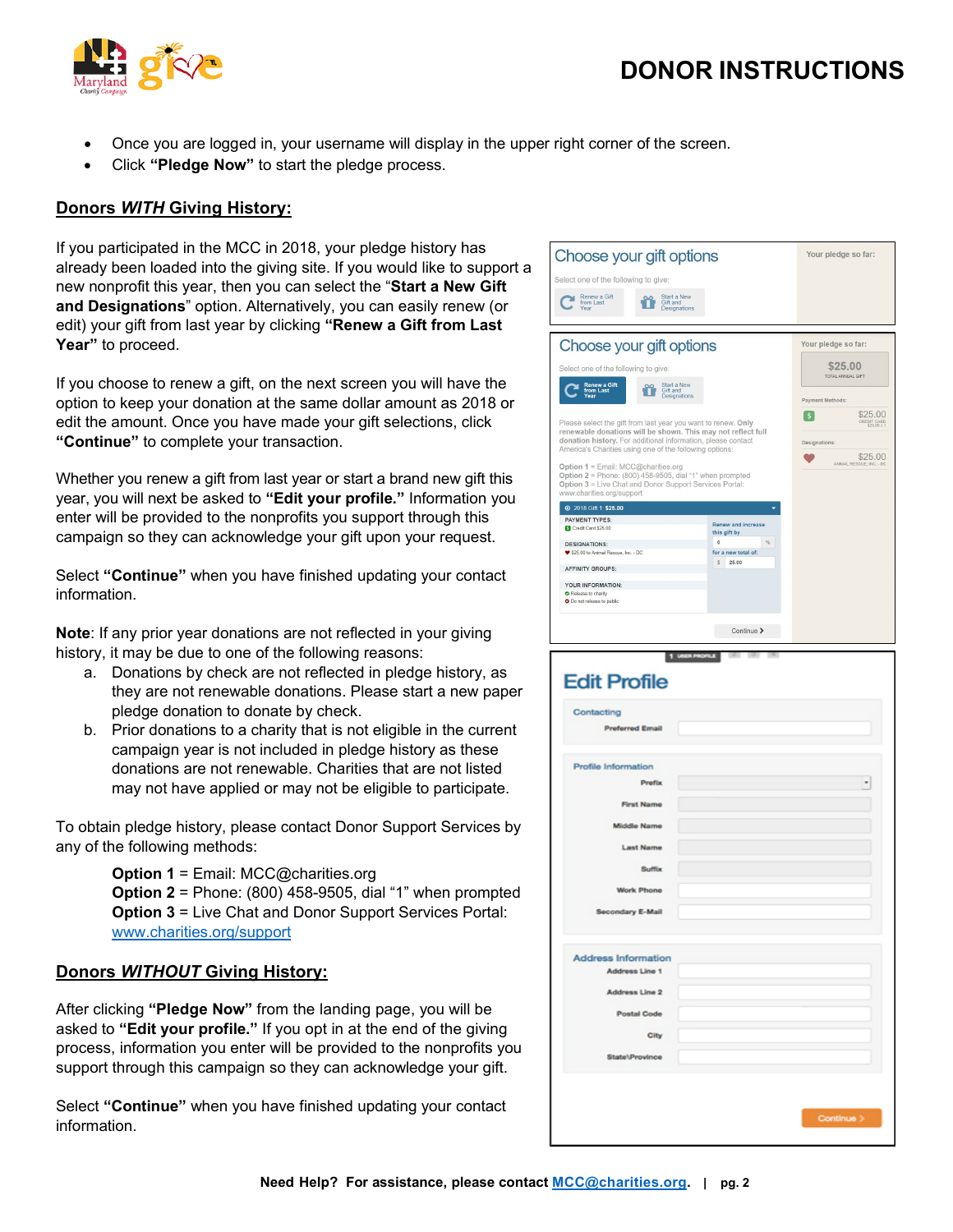



### **Step 2: Select a Payment Method**

You may support your favorite nonprofits online via the following payment methods *(If you would like to donate via check, please use the paper pledge form.)*:

- o **Payroll Deduction**
- o **Credit Card**
- Click "**Add**" to choose a payment method. You will then see a screen prompting you to set up your gift payment frequency and amount based on the payment method you selected.

lease add only one payment method per transaction.

payment method in separate transactions.

NOTE: This giving site only allows donations by one payment method during a single transaction. To donate using both recurring payroll and credit card, please complete all donations for each

For example, if you select "payroll," then choose all the charities you would like to donate to via .<br>recurring payroll and complete the donation process. After submitting your recurring payroll<br>deductions, to initiate a donation by the "credit card" payment method, return to the Home scree to start a new pledge

| <b>Payroll</b><br>Payroll based payment method         | Add   |
|--------------------------------------------------------|-------|
| <b>Credit Card</b><br>Credit card based payment method | Add   |
|                                                        |       |
|                                                        | Close |

#### *NOTE: To donate using multiple payment methods, please*

*complete all donations for each payment method in separate transactions. For example, if you select "Payroll*  Deduction," then choose all the charities you would like to donate to by payroll deduction and complete the donation *process. After you submit your payroll deductions donations, then go back and select the "Credit Card" payment* method, choose the charities you would like to support by credit card, and complete the donation process for those *charities*.

#### **Payroll Deduction:**

- 1. The amount you enter is the amount you would like deducted from your paycheck *each pay period*.
- 2. Once you enter an amount, it will automatically use the number of pay periods to calculate your total annual gift. That information will display on the right side of your screen under the "**Your Pledge So Far**" section.
- 3. In the next step, you will allocate the total annual gift amount between your designated charities.

#### **Credit Card:**

- 1. The amount you enter is the *total annual gift* amount you would like to donate. That information will display on the right side of your screen under the "**Your Pledge So Far**" section.
- 2. In the next step, you will allocate that total annual gift amount between your designated charities.

**Once you have finished entering your payment method preferences, click "Continue" to find charities to support.** 

**You can always return to this step later in the process to adjust the total amount you would like to donate.**

| - Payroll                                      | $$0.00 \times$                                                                                       | Your pledge so far:                                                             |
|------------------------------------------------|------------------------------------------------------------------------------------------------------|---------------------------------------------------------------------------------|
| <b>Amount Per Period</b><br><b>Pay Periods</b> | Recurring payroll deductions will be deducted from your first paycheck in January 2020.<br>\$<br>Q26 | \$312.00<br><b>TOTAL ANNUAL GIFT</b>                                            |
|                                                |                                                                                                      | <b>Payment Methods:</b>                                                         |
|                                                | <b>O</b> Add payment method                                                                          | \$312.00<br>\$<br><b>PAYROLL</b><br>\$12,00 x 26                                |
| <b>≮ Previous</b>                              | Continue >                                                                                           | <b>C CANCEL AND START OVER</b>                                                  |
| Credit Card                                    |                                                                                                      | Your pledge so far:<br>$$0.00 \times$                                           |
|                                                | All credit card fees will incur a per transaction fee of 3.5% by your carrier.                       | \$500.00<br><b>TOTAL ANNUAL GIFT</b>                                            |
| <b>Total Annual Gift</b>                       | \$<br>0                                                                                              |                                                                                 |
| <b>Credit Card Type</b>                        | \$10,00 minimum<br>◯ Visa<br><b>MasterCard</b><br><b>AmericanExpress</b><br>O Discover               | <b>Payment Methods:</b><br>\$500.00<br>$\boldsymbol{\xi}$<br><b>CREDIT CARD</b> |
| <b>Credit Card Number</b>                      |                                                                                                      | C CANCEL AND START OVER                                                         |
| <b>Credit Card CCV</b>                         |                                                                                                      |                                                                                 |
| <b>Expiration Date</b>                         | $\ddot{\phantom{0}}$<br>Month<br>1<br>Year                                                           | 19                                                                              |
|                                                | <b>O</b> Add payment method                                                                          |                                                                                 |
|                                                |                                                                                                      |                                                                                 |
| $\langle$ Previous                             |                                                                                                      | Continue >                                                                      |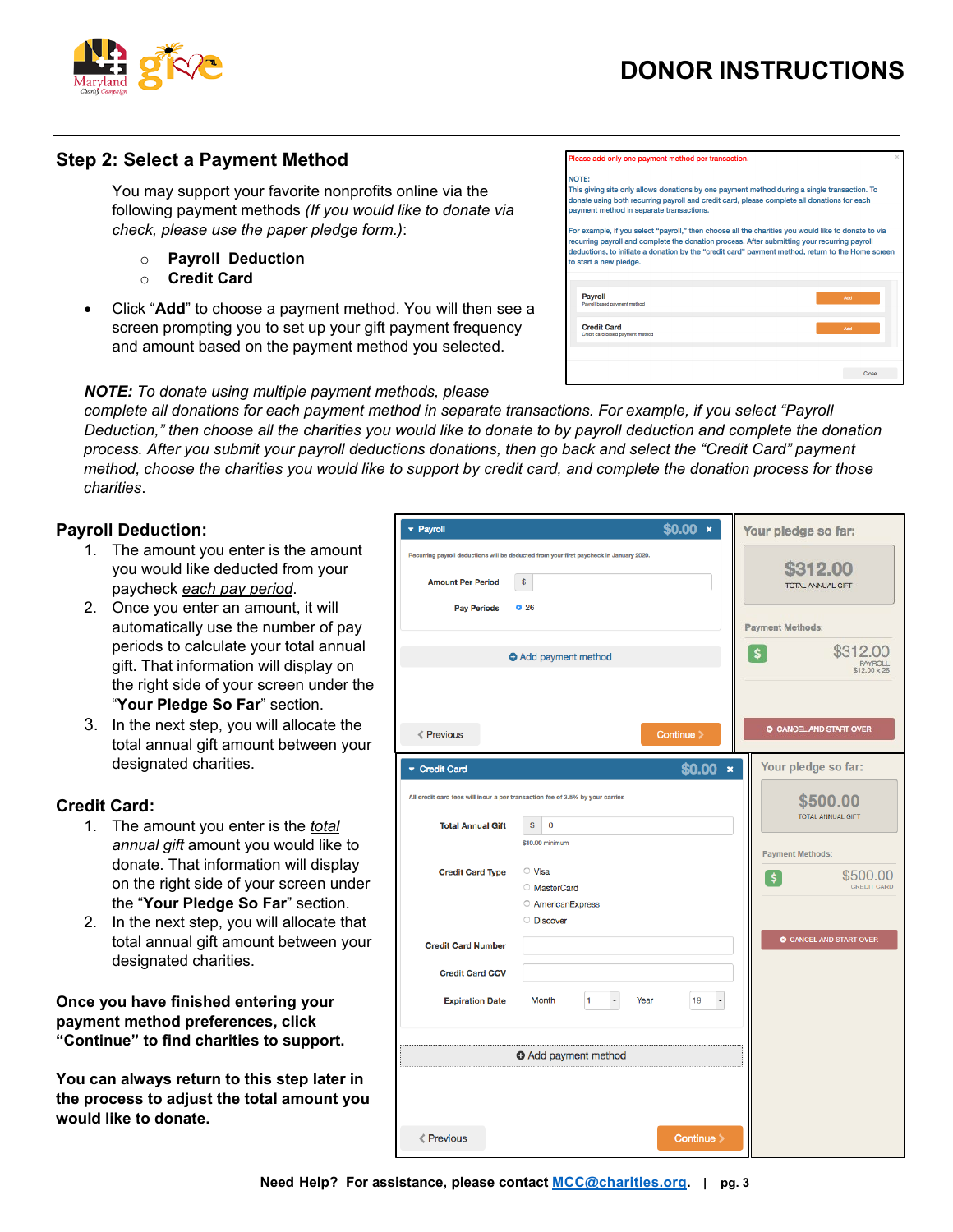

# **Step 3: Choose Your Favorite Charities to Support**

**Note**: If any prior year donations are not reflected in your giving history, it may be due to one of the following reasons:

- a. Donations by check are not reflected in pledge history, as they are not renewable donations.
- b. Prior donations to a charity that is not eligible in the current campaign year is not included in pledge history as these donations are not renewable. Charities that are not listed may not have applied or may not be eligible to participate.

To obtain pledge history, please contact Donor Support Services by any of the following methods:

**Option 1** = Email: MCC@charities.org **Option 2** = Phone: (800) 458-9505, dial "1" when prompted **Option 3** = Live Chat and Donor Support Services Portal: [www.charities.org/support](http://www.charities.org/support)

- 1. To find charities to support, click the **"Find a Charity"** button.
- 2. A pop-up box will appear. Use the charity name, city, state/territory, and EIN search features to find a specific organization, or click through the alphabetical list.
- 3. You can select as many charities to support as you would like. As you find charities you want to support, click "**Add**" and they will appear highlighted in blue under "**Selected Charities**."
- 4. Click the orange "**Add to Designations**" button. The organization(s) you selected will now display on your list of designations.
- 5. Next, you will have the opportunity to allocate your total pledge amount between the organizations you have added to your list of designations. To specify how much money to donate to each, use the slider tool or enter the exact amount in the donation box next to the charity.

To adjust the total annual amount you would like to pledge, click the "**Previous**" button to return to the payment method screen. The charities you selected will all remain saved on your list until you are ready to submit your pledge.

#### **When you have finished allocating your donation between charities, click "Continue."**